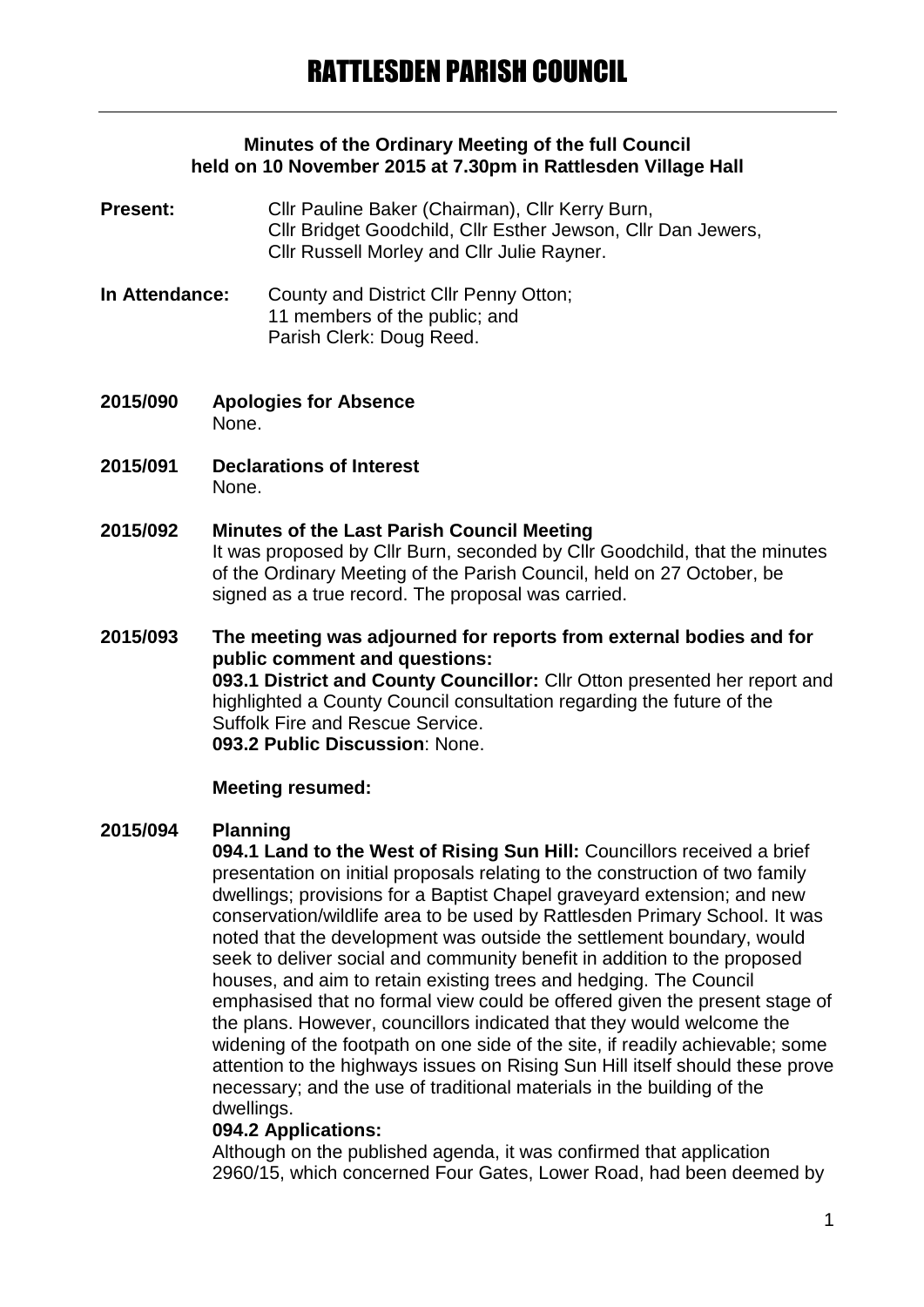Mid Suffolk District Council not to be valid. Accordingly, the Parish Council was unable to discuss the intended proposals; and

3757/15 concerned Lydgate Cottage, Birds Green - two replacement rear ground floor windows. The Council had no objections.

**094.3 Applications - Responses:** There were no applications which had had to be considered in advance of the meeting because of their deadlines.

**094.4 Decisions:** It was noted that application 3089/15 concerning Limberlost, Poy Street Green had been granted.

# **2015/095 Finance**

**095.1 Financial Report:** The report to 31 October was received. It was proposed by Cllr Morley, seconded by Cllr Burn, that the reconciliation be approved and duly signed. The proposal was carried.

**095.2 Payments and Income:** It was proposed by Cllr Jewers, seconded by Cllr Burn, that the schedule of payments be approved. The proposal was carried. The schedule comprised the following:

- Litter-picker salary (November) £129.51;
- Clerk salary (November) £267.49;
- ◆ PAYE (November) £66.80;
- Litter-picker salary (December) £129.51;
- Clerk salary (December) £267.49;
- ◆ PAYE (December) £66.80; and

 The Felsham Gardeners - cemetery grass-cutting - £190.00. Income received was duly noted as follows:

 Mid Suffolk District Council - cleansing grant (July-September) - £187.20.

## **2015/096 Village Shop/Post Office - Parking**

While sympathetic to the occasional difficulties being experienced, councillors felt that the nature of the parking area was such that any road markings would not help address the specific concerns which focused on times when deliveries were being made. The Council was, therefore, unable to help other than to suggest practical ways of dealing with situation, such as the use of cones or similar.

## **2015/097 Correspondence**

There were no issues arising from the list of correspondence.

**2015/098 Mid Suffolk District Council Community Achievement Awards 2016** It was resolved that these would not be taken any further by the Parish Council.

## **2015/099 Rattlesden CEVC Primary School - Academy Consultation**

Cllr Baker, Cllr Jewers and Cllr Morley had attended a recent briefing, offered by Mrs Bridget Burke (Headteacher at the School), regarding the proposed creation of an academy with the primary schools in Great Barton, Thurston and Woolpit. In turn, they reported on the proposed joint body, to be known as the Thedwastre Education Trust. Cllr Jewson, a governor at